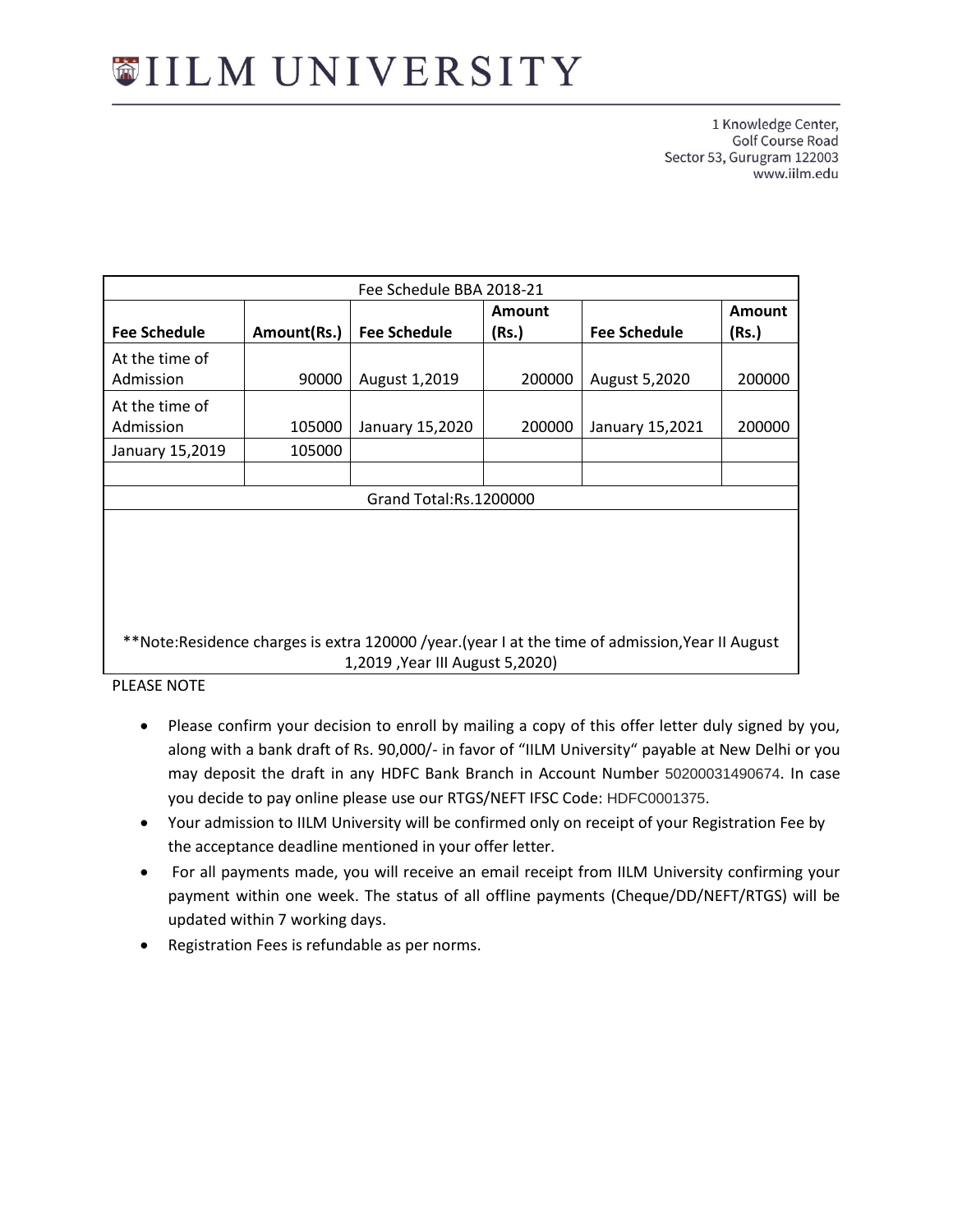1 Knowledge Center, **Golf Course Road** Sector 53, Gurugram 122003 www.iilm.edu

| Fee Schedule Liberal Arts 2018-21 |                        |                                                                                                        |             |                     |                 |  |
|-----------------------------------|------------------------|--------------------------------------------------------------------------------------------------------|-------------|---------------------|-----------------|--|
| <b>Fee Schedule</b>               | <b>Amount</b><br>(Rs.) | <b>Fee Schedule</b>                                                                                    | Amount(Rs.) | <b>Fee Schedule</b> | Amount<br>(Rs.) |  |
| At the time of<br>Admission       | 90000                  | August 1,2019                                                                                          | 150000      | August 5,2020       | 150000          |  |
| At the time of<br>Admission       | 105000                 | January 15,2020                                                                                        | 150000      | January 15,2021     | 150000          |  |
| January 15,2019                   | 105000                 |                                                                                                        |             |                     |                 |  |
|                                   |                        |                                                                                                        |             |                     |                 |  |
|                                   |                        | Grand Total:Rs.900000                                                                                  |             |                     |                 |  |
|                                   |                        | **Note:Residence charges is extra 120000 /year.(year I at the time of admission, Year II August 1,2019 |             |                     |                 |  |
|                                   |                        | , Year III August 5, 2020)                                                                             |             |                     |                 |  |

- Please confirm your decision to enroll by mailing a copy of this offer letter duly signed by you, along with a bank draft of Rs. 90,000/- in favor of "IILM University" payable at New Delhi or you may deposit the draft in any HDFC Bank Branch in Account Number 50200031490674. In case you decide to pay online please use our RTGS/NEFT IFSC Code: HDFC0001375.
- Your admission to IILM University will be confirmed only on receipt of your Registration Fee by the acceptance deadline mentioned in your offer letter.
- For all payments made, you will receive an email receipt from IILM University confirming your payment within one week. The status of all offline payments (Cheque/DD/NEFT/RTGS) will be updated within 7 working days.
- Registration Fees is refundable as per norms.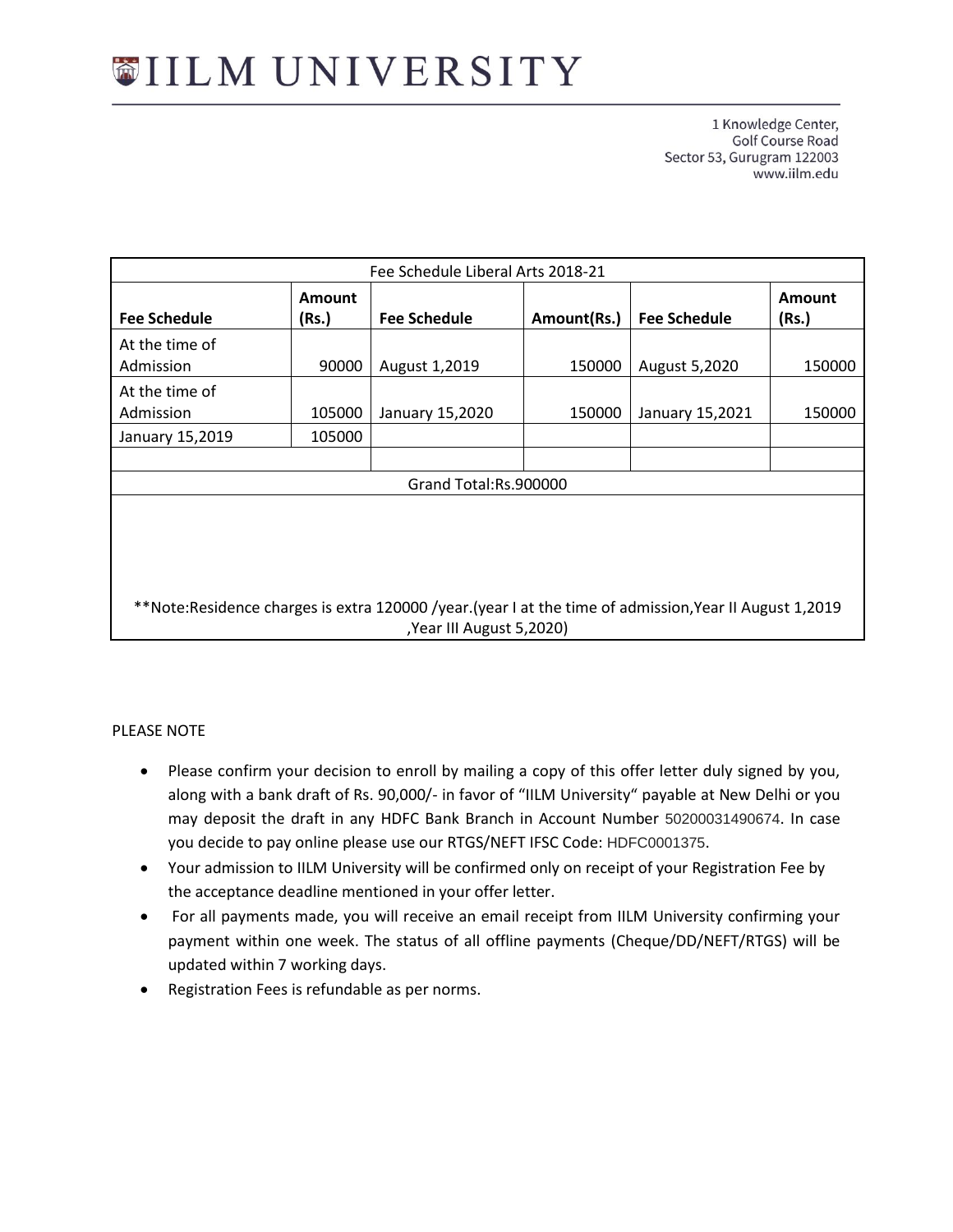1 Knowledge Center, **Golf Course Road** Sector 53, Gurugram 122003 www.iilm.edu

| <b>Fee</b>                                                                                                     | <b>Amount</b> |                     |                        |                     | Amount |                     | Amoun  |
|----------------------------------------------------------------------------------------------------------------|---------------|---------------------|------------------------|---------------------|--------|---------------------|--------|
| <b>Schedule</b>                                                                                                | (Rs.)         | <b>Fee Schedule</b> | Amount(Rs.)            | <b>Fee Schedule</b> | (Rs.)  | <b>Fee Schedule</b> | t(Rs.) |
| At the                                                                                                         |               |                     |                        |                     |        |                     |        |
| time of                                                                                                        |               |                     |                        |                     |        |                     |        |
| Admission                                                                                                      | 90000         | August 1,2019       | 150000                 | August 5,2020       | 150000 | August 5,2021       | 150000 |
| At the                                                                                                         |               |                     |                        |                     |        |                     |        |
| time of                                                                                                        |               | January             |                        | January             |        | January             |        |
| Admission                                                                                                      | 105000        | 15,2020             | 150000                 | 15,2021             | 150000 | 15,2022             | 150000 |
| January                                                                                                        |               |                     |                        |                     |        |                     |        |
| 15,2019                                                                                                        | 105000        |                     |                        |                     |        |                     |        |
|                                                                                                                |               |                     |                        |                     |        |                     |        |
|                                                                                                                |               |                     | Grand Total:Rs.1200000 |                     |        |                     |        |
|                                                                                                                |               |                     |                        |                     |        |                     |        |
|                                                                                                                |               |                     |                        |                     |        |                     |        |
|                                                                                                                |               |                     |                        |                     |        |                     |        |
|                                                                                                                |               |                     |                        |                     |        |                     |        |
| ·Note:Residence charges is extra 120000 /year.(year I at the time of admission,Year II August 1,2019, Year III |               |                     |                        |                     |        |                     |        |
| August 5,2020, Year IV Augusst 5 2021)                                                                         |               |                     |                        |                     |        |                     |        |

- Please confirm your decision to enroll by mailing a copy of this offer letter duly signed by you, along with a bank draft of Rs. 90,000/- in favor of "IILM University" payable at New Delhi or you may deposit the draft in any HDFC Bank Branch in Account Number 50200031490674. In case you decide to pay online please use our RTGS/NEFT IFSC Code: HDFC0001375.
- Your admission to IILM University will be confirmed only on receipt of your Registration Fee by the acceptance deadline mentioned in your offer letter.
- For all payments made, you will receive an email receipt from IILM University confirming your payment within one week. The status of all offline payments (Cheque/DD/NEFT/RTGS) will be updated within 7 working days.
- Registration Fees is refundable as per norms.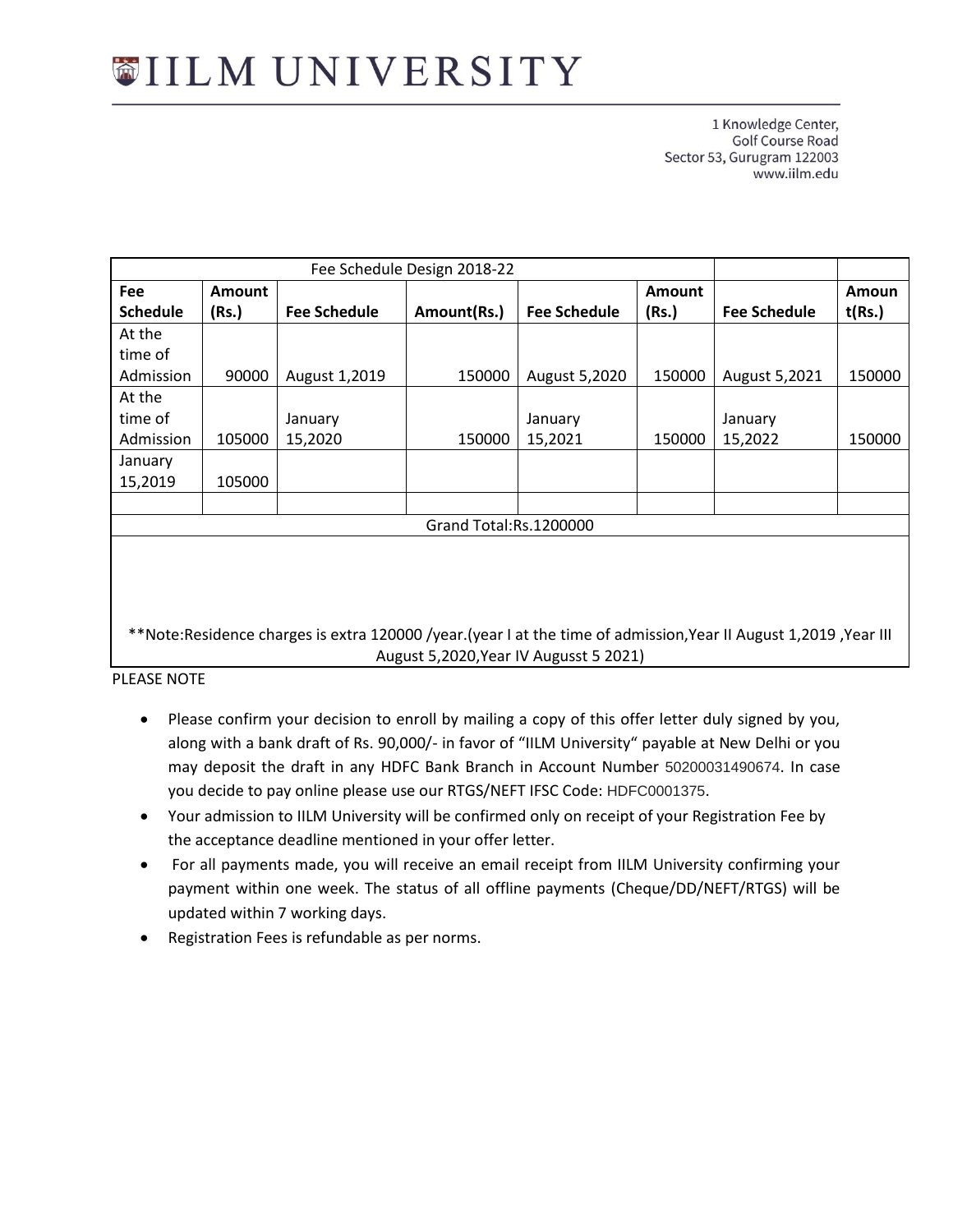#### 1 Knowledge Center, **Golf Course Road** Sector 53, Gurugram 122003 www.iilm.edu

| Fee Schedule Fashion 2018-2022                                                                                                                          |                        |                     |                        |                     |                        |                        |             |
|---------------------------------------------------------------------------------------------------------------------------------------------------------|------------------------|---------------------|------------------------|---------------------|------------------------|------------------------|-------------|
| Fee<br><b>Schedule</b>                                                                                                                                  | <b>Amount</b><br>(Rs.) | <b>Fee Schedule</b> | <b>Amount</b><br>(Rs.) | <b>Fee Schedule</b> | <b>Amount</b><br>(Rs.) | Fee<br><b>Schedule</b> | Amount(Rs.) |
| At the time                                                                                                                                             |                        |                     |                        |                     |                        |                        |             |
| οf                                                                                                                                                      |                        | August              |                        |                     |                        | August 5               |             |
| Admission                                                                                                                                               | 90000                  | 1,2019              | 150000                 | August 5, 2020      | 150000                 | 2021                   | 150000      |
| At the time                                                                                                                                             |                        |                     |                        |                     |                        |                        |             |
| οf                                                                                                                                                      |                        | January             |                        |                     |                        | January                |             |
| Admission                                                                                                                                               | 105000                 | 15,2020             | 150000                 | January 15,2021     | 150000                 | 15,2022                | 150000      |
| January                                                                                                                                                 |                        |                     |                        |                     |                        |                        |             |
| 15,2019                                                                                                                                                 | 105000                 |                     |                        |                     |                        |                        |             |
|                                                                                                                                                         |                        |                     |                        |                     |                        |                        |             |
| Grand Total:Rs.1200000                                                                                                                                  |                        |                     |                        |                     |                        |                        |             |
| **Note:Residence charges is extra 120000 /year.(year I at the time of admission, Year II August 1,2019, Year III<br>August 5,2019, Year IV August 2020) |                        |                     |                        |                     |                        |                        |             |

- Please confirm your decision to enroll by mailing a copy of this offer letter duly signed by you, along with a bank draft of Rs. 90,000/- in favor of "IILM University" payable at New Delhi or you may deposit the draft in any HDFC Bank Branch in Account Number 50200031490674. In case you decide to pay online please use our RTGS/NEFT IFSC Code: HDFC0001375.
- Your admission to IILM University will be confirmed only on receipt of your Registration Fee by the acceptance deadline mentioned in your offer letter.
- For all payments made, you will receive an email receipt from IILM University confirming your payment within one week. The status of all offline payments (Cheque/DD/NEFT/RTGS) will be updated within 7 working days.
- Registration Fees is refundable as per norms.